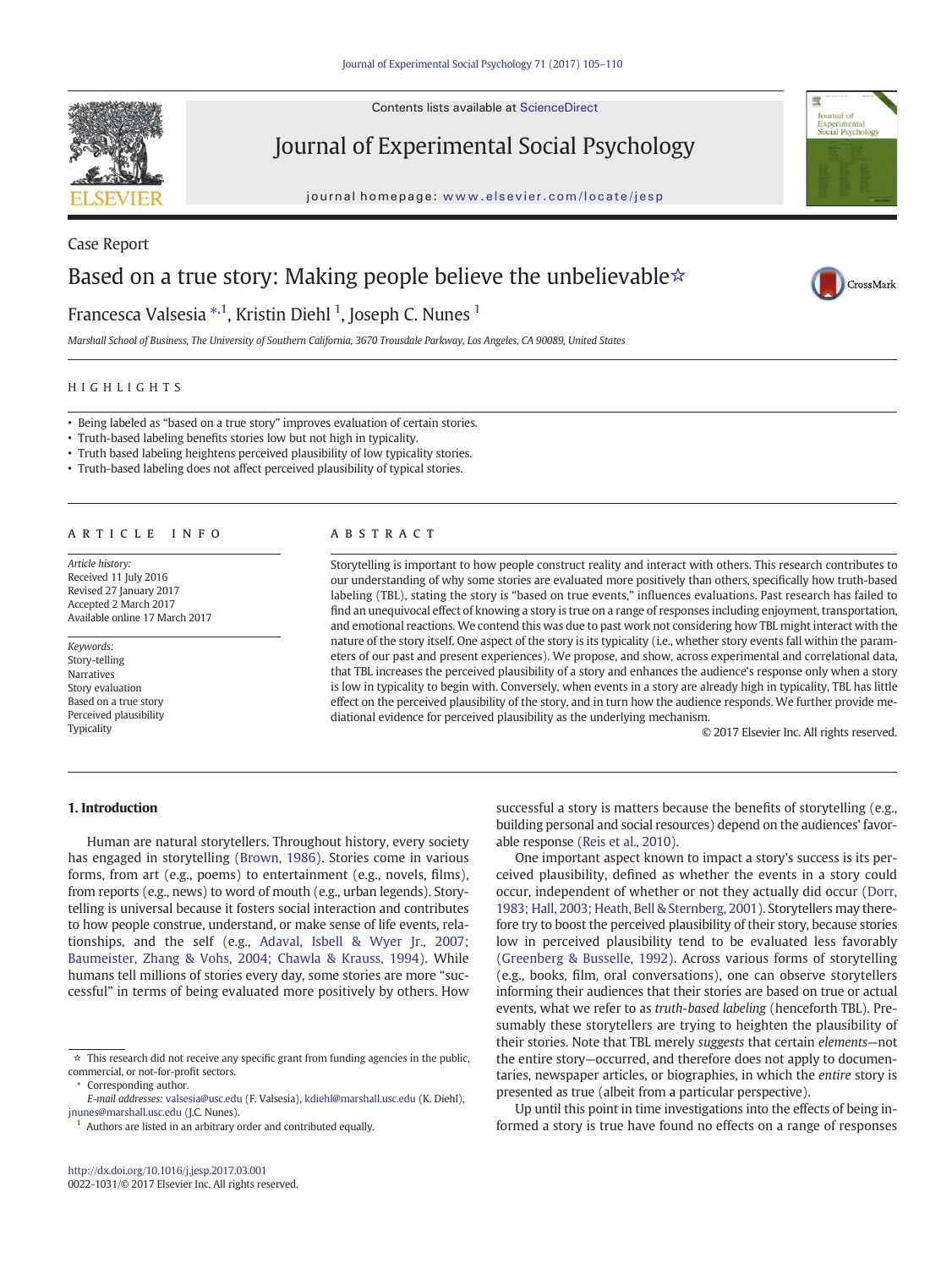including enjoyment, transportation, and emotional reactions (e.g., [Ebert & Meyvis, 2014; Green & Brock, 2000](#page-5-0)). Only under certain circumscribed conditions, when highly empathetic people evaluate melodramas described as nonfiction, a "true story that actually happened," have such claims been shown to affect responses to a story [\(Argo, Zhu & Dahl, 2008](#page-5-0), p. 618).

Are storytellers mistaken by using TBL? We argue they are not, but that prior research has neglected to consider an important factor: the typicality of events within the story, and thus did not demonstrate a consistent effect of TBL on a story's success. Typicality is defined as the extent to which events within a story are commonly occurring and thus fall within the parameters of the audience's past and present, direct and indirect experiences ([Hall, 2003; Shapiro & Chock, 2003\)](#page-5-0). We propose, and show, that only when a story is low in typicality to begin with (i.e., includes elements inconsistent with people's past and present experiences) that TBL increases its perceived plausibility and enhances the audience's response. Conversely, when events in a story are already high in typicality, TBL is shown to have little effect on its perceived plausibility, and in turn how the audience responds.

Note that while related, perceived plausibility and typicality are distinct constructs. While it is true that a story that includes more common events should be perceived as more plausible, "plausibility does not ensure typicality" ([Hall, 2003,](#page-5-0) p. 633); stories about uncommon events can be highly plausible (e.g. a friend winning the lottery). Further, other contextual aspects (e.g. source expertise) may influence plausibility independent of typicality. Relatedly, plausibility and TBL are also distinct constructs. While TBL implies some connection to reality, it is often applied liberally [\(Teichner, 2016\)](#page-5-0) and is no guarantee audiences will consider the entire story more plausible or like it more.

We begin by showing how real world filmgoers' evaluations of movies benefit from TBL. Consider events in a story detailing how the CIA produced a fake movie in Iran to rescue American hostages, as depicted in the movie Argo. The events in this film are far removed from common experiences in people's lives (i.e., low in typicality). We propose exactly this and only this type of story, if labeled as based on true events, should be evaluated more favorably by the audience.

Next, a series of experiments demonstrate how the influence of TBL on evaluations depends on the typicality of events in the story, a critical moderator that has been overlooked in past work. We further show the effect of TBL operates through perceived plausibility, a belief the story could have happened. Labeling a story as "based on true events" heightens its perceived plausibility and improves evaluations only when it includes elements inconsistent with people's past and present experiences (i.e., low in typicality). In contrast, TBL does not have a comparable effect on the perceived plausibility of stories already high in typicality.

#### 2. Study 1

In this study, we examine the relationship between TBL and movie evaluations in the real world by analyzing movie reviews for feature films that made the Top 100 in terms of box office revenues between 2003 and 2012, controlling for other factors. Motion pictures serve as the context for two reasons: 1) in feature films, TBL is used regularly and generously enough to allow us to assess its relationship with movie evaluations and 2) evaluations of movies are publicly available and easily attainable in the form of ratings.

## 2.1. Method

Our sample consists of the 1000 movies that entered the Top 100 Box Office ranking according to the website www.boxoffi[cemojo.com](http://www.boxofficemojo.com) in the 10-year period from 2003 to 2012 (the last year for which data was available at the time of data collection). We eliminated 98 animated movies from the dataset. Further, we omitted 18 documentaries as they are marketed as the literal retelling of a true story. For the remaining 884 movies, we collected additional information.

The focal independent variable was whether or not the movie employed TBL (1 – yes, 0 – no). A research assistant blind to the hypotheses watched the trailer of each movie and coded whether it explicitly mentioned that the movie was either based on or inspired by true events. Overall, the dataset contains 58 movies that employed TBL (6.56%). Given 51 of 58 (88%) of the movies employing TBL were classified by the website [www.rottentomatoes.com](http://www.rottentomatoes.com) as belonging to the drama genre, our analysis focuses on the 418 movies in the dataset classified as dramas.

The focal dependent variable is ratings. Ratings consist of the average rating for each movie collected from the Internet Movie Database website [\(www.imdb.com](http://www.imdb.com)), which aggregates evaluations from filmgoers who rate movies on a 10-point scale  $(1 =$  did not like at all,  $10 =$  liked very much). Average ratings for dramas ranged from 3.3 to  $9.0$  ( $M = 6.70$ , median  $= 6.70$ ,  $SD = 0.98$ ).

We also collected a set of covariates to control for established drivers of movie success identified in previous literature (e.g., [Elberse &](#page-5-0) [Eliashberg, 2003\)](#page-5-0). These include: budget, MPAA rating, major studio, and star power. Budget refers to the production budget for the movie, MPAA rating is a categorical variable capturing the suitability of the movie for different audiences, major studio is a dummy variable indicating whether the movie was produced by one of the "Big Six" studios, while star power captures the fame and audience appeal of the three main actors in the movie (for more information about these variables, see Supplementary Materials).

#### 2.2. Results

A significant positive correlation between TBL and ratings ( $r =$ 0.183,  $p < 0.001$ ) provides initial evidence that TBL has a positive influence on filmgoers' evaluations of a movie.

Next, we use multivariate regression to assess the role of TBL in influencing ratings while controlling for other known drivers of movie success. Budget information was not available for 84 movies, leaving us with a sample of 334 movies used in this analysis. Because ratings have been shown to systematically change over time (e.g., book reviews become more negative over time, [Godes & Silva, 2012\)](#page-5-0), we control for time dependence through a fixed effect of year by including a set of nine dummy variables. Our results are not sensitive to the inclusion of this fixed effect.

In contrast to prior research, we find that truth-based labeling has a significant positive effect on ratings (standardized  $\beta = 0.13$ ,  $t(318) =$ 2.36,  $p = 0.019$ ). Of the control variables, only MPAA ratings influence movie ratings. Full results are presented in the Supplementary Material. Importantly, TBL has an effect on movie evaluations over and above these controls.

#### 2.3. Robustness checks

As a robustness check, we replicated our analysis on the full dataset, including movies of all genres and adding genre as a control variable. The effect of TBL is still positive and significant (standardized  $\beta =$ 0.07,  $t(698) = 2.17$ ,  $p = 0.030$ ).

Moreover, to assess the robustness of our results across different data sources of movie ratings, we collected user ratings from [RottenTomatoes.com](http://RottenTomatoes.com) for all movies in our dataset, as well as critic ratings from [Metacritic.com](http://Metacritic.com) and estimated the same regression models as described before for these measures (see Supplementary Material). A meta-analysis assessing the average effect size of TBL on ratings across these different data sources shows a positive and significant weighted average partial correlation within dramas ( $ES = 0.13$ ,  $CI = [0.08,$ 0.18]), as well as across all genres ( $ES = 0.06$ ,  $CI = [0.03, 0.10]$ ). All confidence intervals we report are at the 95% level. Full results are presented in the Supplementary Material.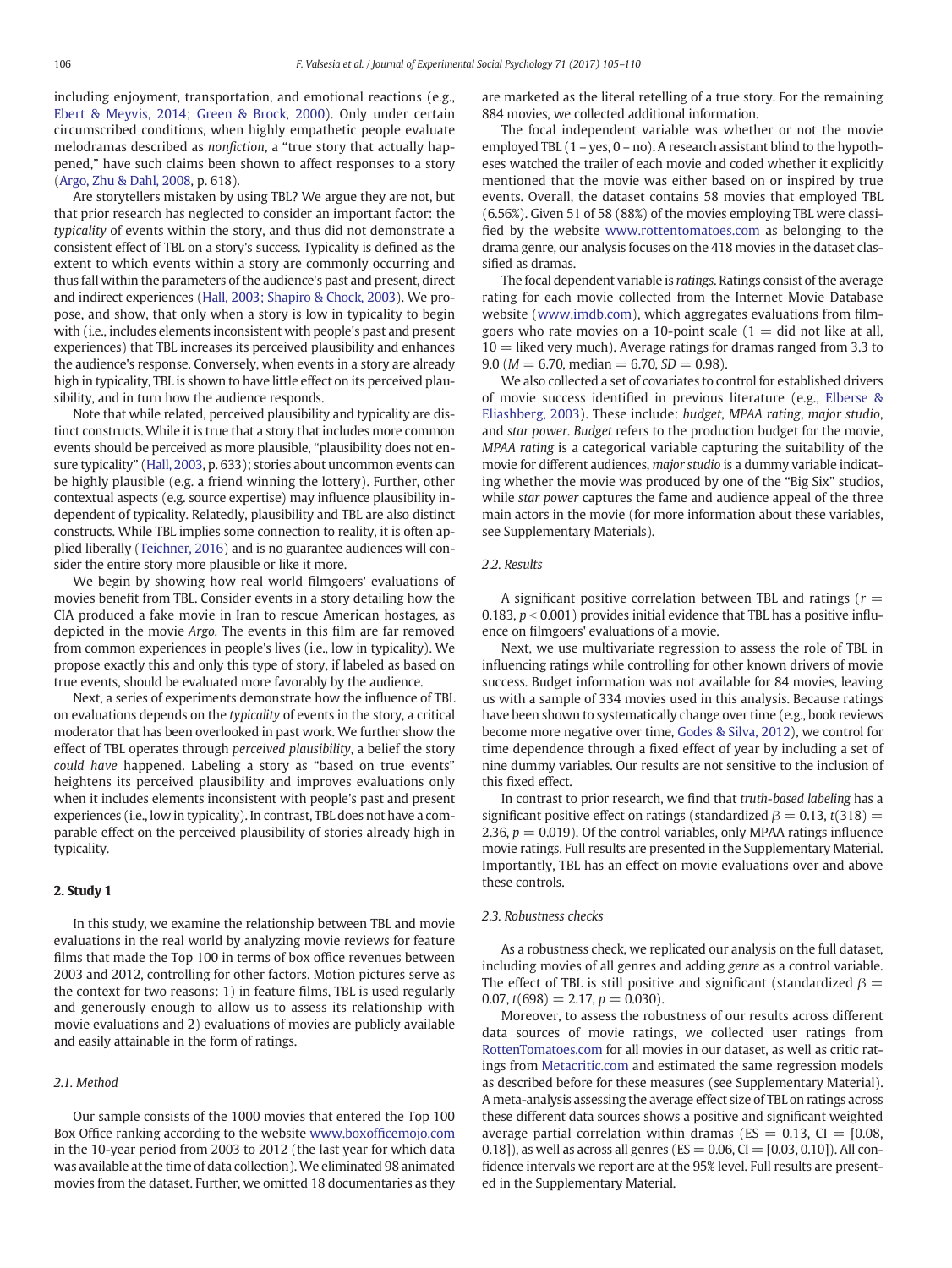# 2.4. Discussion

Using 10 years of ratings by actual filmgoers, we find that TBL is significantly and positively correlated with evaluations, providing externally valid evidence of a relationship. As with any correlational data, these findings cannot establish causation. However, these results stand in stark contrast to prior research that has attempted but failed to demonstrate any substantial effect of TBL on audiences' evaluations of a story. Note that it is possible producers apply TBL selectively to movies they fear on their own would lack typicality, films such as Argo. Just such a selection bias may help explain why our data exhibit an effect of TBL, whereas others did not find an effect. If only low typicality movies are promoted using TBL, the main effect observed in this study is analogous to focusing on the simple effect of TBL when typicality is low in an experiment that independently manipulates both TBL and typicality. Unfortunately, contemporaneous, independent assessments of typicality for these movies unrelated to how they were marketed are not available, making testing this assertion impossible with this data. As an alternative, Study 2 mimics such assessments using experimental evidence.

# 3. Study 2

In this study, we focus on a subset of movies from Study 1 that originally included truth-based labels. We asked respondents to evaluate five movies synopses. If only low typicality movies received TBL in the real world, then removing TBL should render these movies significantly less plausible in the eyes of respondents. Study 2 tests whether: 1) TBL indeed affects perceived plausibility and 2) in the absence of such labels these movies would have been seen as significantly less plausible.

#### 3.1. Method

We recruited 894 participants through Amazon Mechanical Turk (MTurk). Here and in subsequent studies, eligible respondents were restricted to U.S. residents with a 95% or higher approval rate who had completed at least 50 hits. Participants were compensated 0.35 USD, and only one response per IP address was allowed [\(Goodman, Cryder](#page-5-0) [& Cheema, 2013\)](#page-5-0). We report all manipulations and exclusions in all studies. Additionally, we report all measures either in the paper or in the Supplementary Materials.

Our target sample was set to at least 60 respondents per cell who had not previously seen the movie. This sample size was determined based on a pre-test intended to ensure adequate power ( $1-\beta > 0.80$ ) to detect a small effect (Cohen's  $d = 0.25$ ). Screening of respondents was monitored using answers to the question: "Have you ever seen this movie?" No data analysis was conducted until all cells were filled (for the distribution of participants across cells, see Supplementary Materials).

The study utilized a 2 (TBL: Yes vs. No)  $\times$  5 (Movie replicates: *Calen*dar Girls, Monster, Radio, Seabiscuit, The Texas Chainsaw Massacre) between-subjects design. The five movies used in this study include all 2003 films from our database described as being based on true events. We selected movies from the first year in our sample to minimize the chance respondents today would remember whether or not the story in fact was based on actual events, allowing us to manipulate TBL effectively.

Participants read a short film synopsis adapted from [www.imdb.](http://www.imdb.com) [com](http://www.imdb.com) that omitted any information regarding the factual nature of the story's events (see Supplementary Materials). Participants were instructed that their goal was to evaluate the perceived plausibility of that movie synopsis. We manipulated TBL by varying whether or not participants were told that the story they were about to read was based on true events. After reading the synopsis, respondents were asked to rate the perceived plausibility of the story on a 9-point scale  $(1 =$  not at all plausible;  $9 =$  extremely plausible) as well as its plausibility relative to other dramas ( $-50 =$  Less plausible,  $50 =$ More plausible). Finally, participants reported whether or not they had seen the movie.

We only analyze data from respondents who reported never having watched the assigned movie and who passed the manipulation check. These exclusion criteria allowed for a cleaner manipulation of TBL. Out of the 894 participants originally recruited, 271 had seen the movie they were assigned, while another 158 failed the manipulation check (final  $N = 465$ ). The manipulation check read: "The movie you read about today was: (a) based on true events, (b) fictional, (c) you didn't tell me." Note respondents may have failed the manipulation check because they did not pay attention or because they had prior information about the movie that conflicted with the manipulation.

# 3.2. Results

 $A$  2  $\times$  5 between-subject ANOVA with *perceived plausibility* as the dependent variable revealed two main effects. Not surprisingly, certain movies were perceived to be more plausible than others ( $F(4455)$ ) = 50.12,  $p < 0.001$ ,  $\omega_p^2 = 0.299$ ). More importantly, we find a significant main effect of TBL. Respondents who were not told that the movie was based on true events found the story to be less plausible ( $M_{\text{NoTBL}}$  = 5.56,  $SD = 2.43$ ,  $CI = [5.24, 5.88]$  compared to respondents who were told it was based on true events ( $M_{\text{TBL}} = 6.03$ , SD = 2.28, CI = [5.74, 6.32],  $F(1455) = 6.96$ ,  $p = 0.009$ ,  $\omega_p^2 = 0.013$ ), suggesting the use of TBL when the movie was released in 2003 should have boosted its plausibility. Notably, this effect does not vary by movie (Interaction: F(4,  $(455) = 0.13, p = 0.971, \omega_p^2 = -0.008$ ). Using perceived relative plausibility as the dependent variable yields similar results ( $M_{\text{NoTBL}} = 3.92$ ,  $SD = 24.58$ , CI = [0.67, 7.17] vs.  $M_{TBL} = 8.32$ ,  $SD = 24.76$ , CI = [5.22, 11.47],  $F(1455) = 5.77$ ,  $p = 0.017$ ,  $\omega_p^2 = 0.010$ ). Analyses at the movie level are provided in the Supplementary Materials.

#### 3.3. Discussion

In an attempt at turning back time, Study 2 shows how movies promoted in real life using TBL are perceived as less plausible when these labels are absent. This finding suggests TBL is applied selectively by filmmakers to atypical stories to boost their perceived plausibility.

# 4. Study 3

In this study, we test our conceptual model by independently manipulating a core component of the story being evaluated—namely typicality—as well as whether TBL is employed or not. Doing so allows us to test whether the effect of TBL on evaluations of a story depends on the story's typicality as we propose.

#### 4.1. Method

We recruited 150 participants through MTurk. Sample size was determined based on a pre-test intended to ensure that the final sample size would provide enough power ( $1-\beta > 0.80$ ) to detect a small effect (Cohen's  $d = 0.25$ ). Participants were compensated 0.50 USD. No exclusions were made.

The study utilized a 2 (TBL: True vs. Fiction) by 2 (Typicality: Higher vs. Lower) between-subjects design. Participants were asked to evaluate the summary of what they believed was the idea for a movie. For the focal story, we selected a relatively unknown movie that never made it to the Top 100 box office list. The movie, Compliance, was released in 2012, shown in only 21 theatres in the U.S., and grossed a mere \$319,285 during its theatrical release. In actuality, it is inspired by true events that took place in several U.S. restaurants between 1994 and 2004. The movie depicts an elaborate hoax involving a man identifying himself as a police officer. The alleged officer calls the fast food chain ChickWich and informs the manager that a restaurant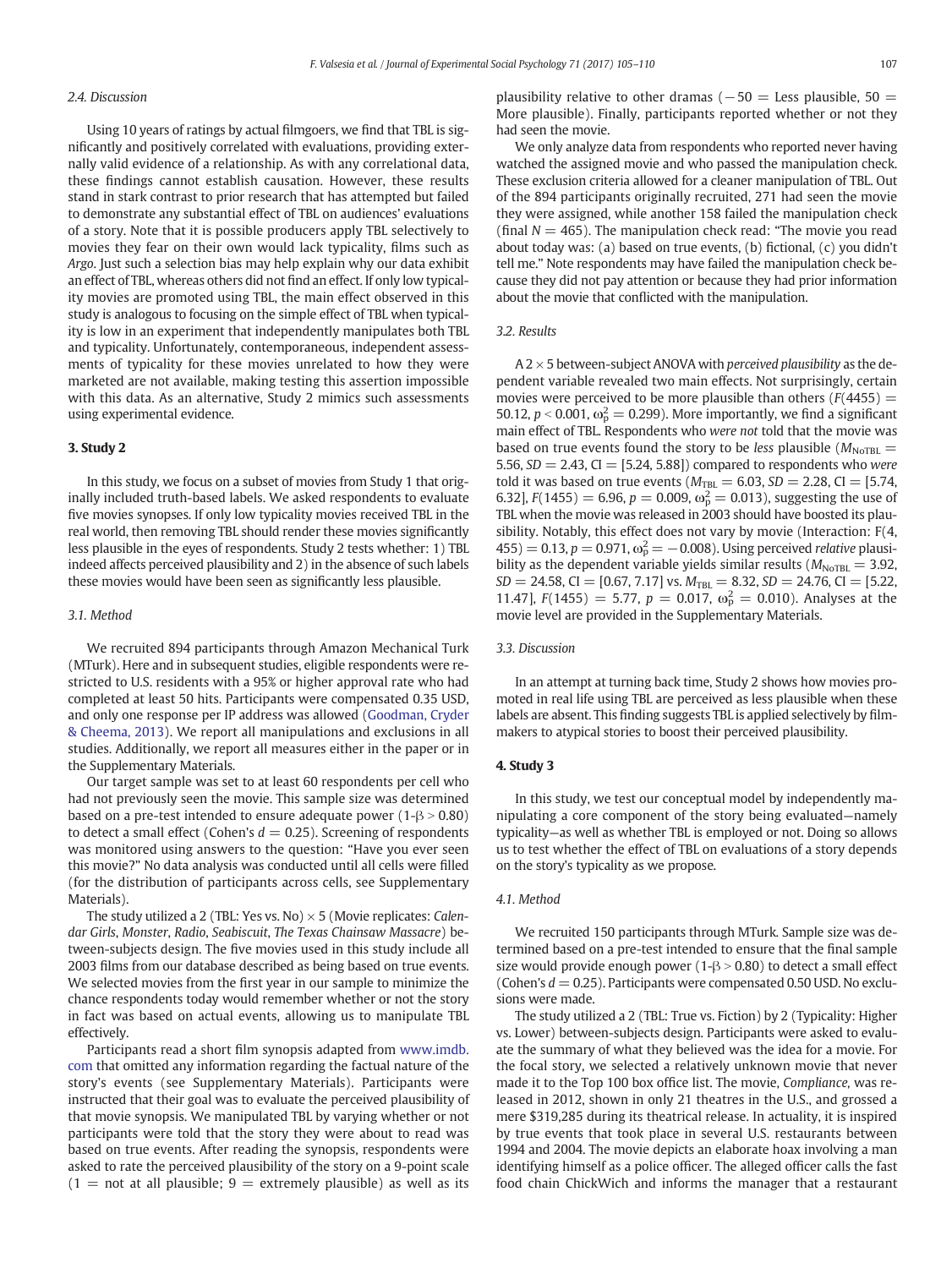employee has stolen money from a customer. Further, he orders the restaurant staff to engage in outlandish behavior toward the suspect (e.g., conducting a strip search).

Details of the original story were altered to create two versions of the story that varied in typicality. The lower typicality version included a number of extreme events which were replaced by less extreme events in the higher typicality version. More specifically, in the lower typicality version, the staff follows all orders including strip searching the employee, making her do jumping jacks in the nude, and having someone spank her in an office at the back of the restaurant. In the higher typicality version, the staff plays along with the caller, but the outlandish orders are not followed. The two versions are juxtaposed in the supplementary materials. A separate test involving 305 mTurkers compared the two versions in terms of their typicality ( $0 =$  Not at All Typical,  $11 =$  Very Typical) and confirmed the manipulation was successful  $(M_{Lower} = 2.93, SD = 2.49, CI = [0.67, 7.17]$  vs.  $M_{Higher} = 3.72, SD =$ 2.55, CI = [3.31, 4.12],  $F(1303) = 7.34$ ,  $p = 0.007$ ,  $\omega_p^2 = 0.020$ , see Supplementary Material for details).

Participants were randomly assigned to read either the higher or lower typicality version. We manipulated TBL by telling half the participants the story they were about to read was based on true events, while the other half was told the story was entirely fictional. After reading the story, participants rated their interest in and enjoyment of the story, as well as the likelihood they would watch a whole movie based on the story they read. The first two items are well-established measures for media content evaluations [\(Nabi, Finnerty, Domschke & Hull, 2006;](#page-5-0) [Perry, Jenzowsky, Hester, King & Yi, 1997\)](#page-5-0), while the third represents a relevant behavioral intention measure. All measures were on 9-point scales with higher values being more positive. Factor analysis reveals these three items load on one single factor ( $\alpha = 0.83$ ) and, consequently, they were averaged to form a single evaluation index. Respondents subsequently also rated the perceived plausibility of the story using a 9-point scale (see Supplementary Materials for exact wording of all questions).

#### 4.2. Results

A between-subjects ANOVA with evaluation as the dependent variable reveals only a significant interaction between TBL and typicality  $(F(1146) = 4.13, p = 0.044, \omega_p^2 = 0.021)$ . As depicted in Fig. 1, simple



contrasts indicate TBL has a positive influence on evaluations of the version lower in typicality ( $M_{True} = 5.77$ ,  $SD = 1.90$ , CI = [5.11, 6.44] vs  $M_{Fiction} = 4.61, SD = 2.12, CI = [3.91, 5.30], F(1146) = 6.98, p =$ 0.009,  $\omega_p^2 = 0.039$ ), but not of the version higher in typicality  $(M_{True} = 5.56, SD = 1.65, CI = [5.02, 6.09]$  vs  $M_{Fiction} = 5.63, SD =$ 1.80, CI = [5.05, 6.22], F(1146) = 0.03,  $p = 0.857$ ,  $\omega_p^2 = -0.007$ ).

Similarly, a between-subjects ANOVA with perceived plausibility as the dependent variable reveals only a significant interaction between TBL and typicality (F(1146) = 4.63,  $p = 0.033$ ,  $\omega_p^2 = 0.024$ ). Truthbased labeling increases the perceived plausibility of the version lower in typicality ( $M_{True} = 5.53$ ,  $SD = 2.87$ , CI = [4.53, 6.53] vs.  $M_{Fiction} =$ 4.08, SD = 2.61, CI = [3.22, 4.94], F(1146) = 5.71,  $p = 0.018$ ,  $\omega_p^2$  = 0.031), but does not affect perceived plausibility of the version higher in typicality ( $M_{True} = 5.85$ ,  $SD = 2.35$ , CI = [5.09, 6.61] vs  $M_{Fiction} =$ 6.21,  $SD = 2.46$ ,  $CI = [5.41, 7.00]$ ,  $F(1146) = 0.38$ ,  $p = 0.538$ ,  $\omega_p^2 = -0.004$ ).

To test whether TBL improves evaluations of a story by increasing perceived plausibility and does so only when low in typicality, we estimated a moderated mediation model with 5000 bias corrected bootstrap samples ([Hayes, 2013](#page-5-0), model 7). The correlation between our proposed mediator (plausibility) and our dependent variable (evaluation) is  $r = 0.522$  ( $p < 0.001$ ). As expected, we observe that when typicality is lower, the total effect of TBL on evaluations is fully mediated by perceived plausibility ( $\beta = 0.53$ ,  $SE = 0.25$ ,  $CI = [0.05, 1.06]$ ). However, this is not the case in the higher typicality version ( $\beta = -0.13$ , SE = 0.20, CI =  $[-0.56, 0.24]$ . The difference between the indirect effects across conditions is significantly different from zero ( $\beta = -0.66$ ,  $SE = 0.33$ ,  $CI = [-1.36, -0.06]$ , providing formal evidence of moderated mediation.

#### 4.3. Discussion

In Study 3, we demonstrate that TBL has a differential effect on evaluations depending on the level of typicality of the story. As predicted, when lower in typicality, TBL heightens perceived plausibility and, in turn, evaluations. However, when higher in typicality, TBL conveys no observable benefit.

# 5. Study 4

In the last study, the two versions of the story differed in a number of details altered to manipulate typicality. In Study 4, we hold the story constant and independently manipulate story typicality.

#### 5.1. Method

Two-hundred and forty-five undergraduates from a major West Coast university completed this study for partial course credit. Sample size was determined by the number of attendants over two standard week-long lab sessions. No exclusions were made.

The study employed a 2 (TBL: Yes vs. No) by 2 (Typicality: Higher vs. Lower) between-subjects design. Unlike the previous study, all participants in this study evaluated the exact same summary of the movie Compliance, which was the lower typicality version employed in Study 3. Typicality was manipulated in this study by varying whether or not respondents had been exposed to a newspaper article reporting on events similar to those in the focal story. Presumably, reading news reports depicting events similar to those in the movie should increase typicality.

First, respondents were asked to evaluate the suitability of two newspaper articles as teaching materials for non-native English speakers. For half of the participants, the first article reported on the prosecution of suspects accused of being involved in incidents similar to those depicted in the movie Compliance. The article was based on actual news reports of similar instances (see Supplementary Materials for Fig. 1. The interactive effect of TBL and typicality. exact wording). The remaining participants evaluated an unrelated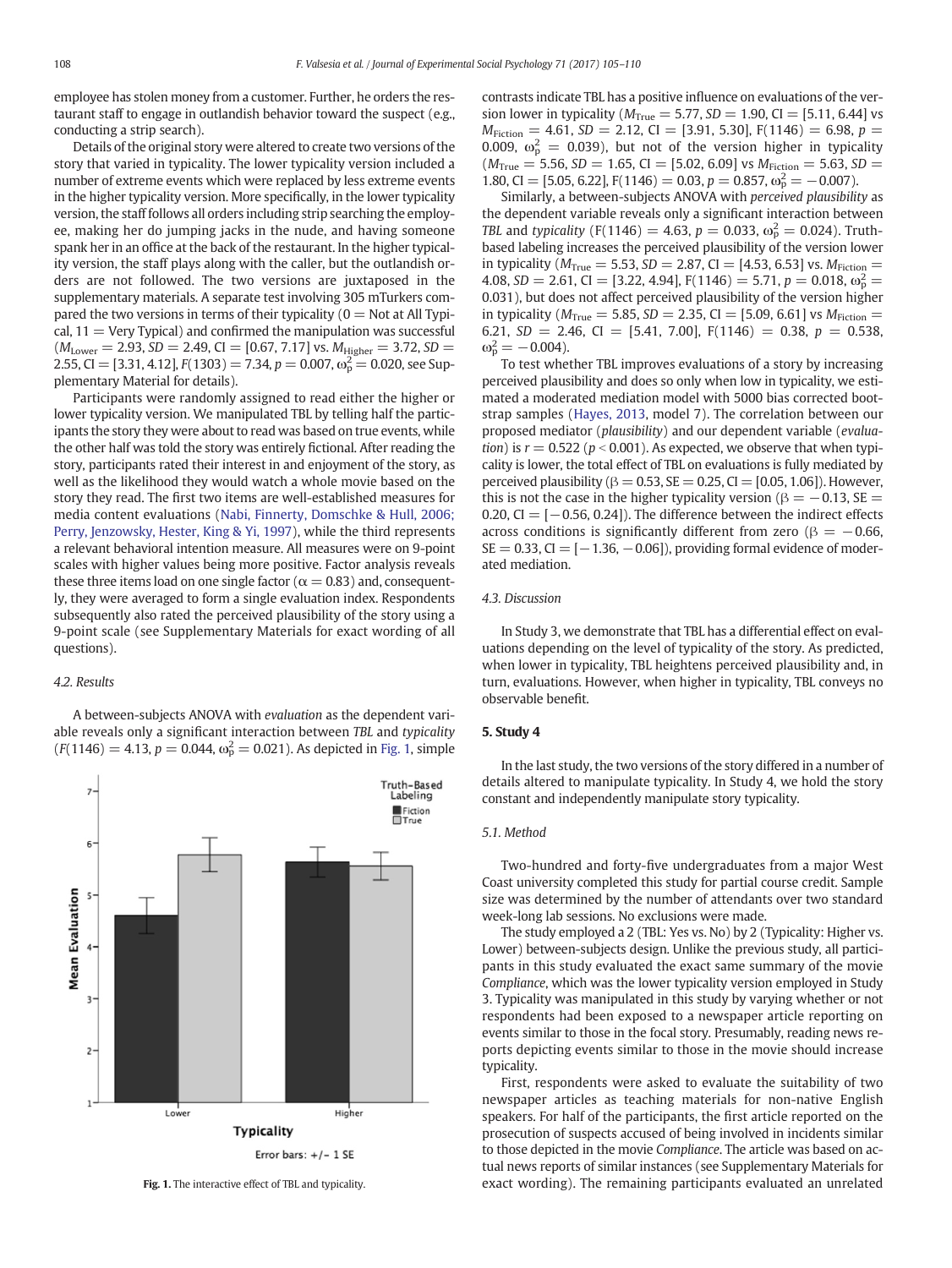story about animal hoarding. Afterwards, all participants evaluated the same filler article concerning the U.S. economy.

Next, in an allegedly unrelated study during the same lab session, participants evaluated the same focal movie summary. Unlike in Study 3, which contrasted stories labeled as either TBL or fiction, here the story was either labeled as based on true events (TBL – Yes) or no information was provided regarding the veracity of the story (TBL – No). After reading the summary, participants completed the same dependent measures as in Study 3, namely their interest in and enjoyment of the story, as well as the likelihood they would watch a whole movie based on the story they read. Responses to these measures were highly correlated ( $\alpha$  = 0.81) and loaded on a single factor. They were averaged to create a composite measure of respondents' overall evaluation. Participants also rated the perceived plausibility of the story as before.

### 5.2. Results

 $A$  2  $\times$  2 between-subjects ANOVA with *evaluation* as the dependent variable revealed the predicted interaction between TBL and typicality  $(F(1241) = 6.03, p = 0.015, \omega_p^2 = 0.020)$  and no other significant effects. As depicted in Fig. 2, simple contrasts indicate TBL does have a positive effect on evaluation when respondents had not been exposed to similar events appearing in news stories ( $M_{TBL-Yes} = 5.56$ ,  $SD =$ 1.82, CI = [5.06, 6.05] vs  $M_{TBL-NO}$  = 4.74, SD = 1.85, CI = [4.29, 5.20], F(1241)  $= 5.71, p = 0.018, \omega_{\rm p}^2 = 0.019$ ). In contrast, TBL does not have an effect on evaluations when respondents had been exposed to stories reporting similar events ( $M_{\text{TBL-Yes}} = 4.95$ ,  $SD = 1.95$ , CI = [4.47, 5.72] vs.  $M_{\text{TBL-No}} = 5.30, SD = 1.80, CI = [4.83, 5.78]$ ,  $F(1241) = 1.15, p = 0.285, \omega_p^2 = 0.000$ .

Similarly, a between-subjects ANOVA with perceived plausibility as the dependent variable revealed a marginal interaction of TBL and typi*cality* (F(1241) = 3.05,  $p = 0.082$ ,  $\omega_{\rm p}^2 = 0.008$ ) and no other effects. Truth-based labeling does heighten perceived plausibility when participants have not been previously exposed to similar events ( $M_{TBL-Yes}$  = 5.53,  $SD = 2.36$ ,  $CI = [4.89, 6.17]$  vs.  $M_{TBL-N0} = 4.57$ ,  $SD = 2.35$ ,  $CI =$ [3.99, 5.15], F(1241) = 5.19,  $p = 0.024$ ,  $\omega p^2 = 0.017$ ). However, TBL does not influence perceived plausibility when participants have been previously exposed to accounts of similar events ( $M_{\text{TBL-Yes}} = 4.91$ ,



 $SD = 2.15$ , CI = [4.39, 5.43] vs.  $M_{\text{TBL-No}} = 4.98$ ,  $SD = 2.34$ , CI = [4.36, 5.60], F(1, 241) = 0.03, p = 0.864,  $\omega$ p<sup>2</sup> = -0.004).

Finally, just as in Study 3, we conducted a test of moderated mediation with 5000 bias corrected bootstrap samples ([Hayes, 2013,](#page-5-0) model 7). The correlation between our proposed mediator (plausibility) and our dependent variable (*evaluation*) is  $r = 0.153$  ( $p = 0.017$ ). The results show that, while the difference between the indirect effects across conditions is not significantly different from zero at the 95% confidence level ( $\beta = -0.12$ , SE = 0.10, CI = [-0.436, 0.004]), in the lower typicality condition, the total effect of TBL on evaluation is fully mediated by perceived plausibility (β = 0.12, SE = 0.09, CI = [0.003, 0.353]). This is not the case in the higher typicality condition ( $\beta = -0.01$ , SE = 0.05,  $CI = [-0.141, 0.088]$ .

# 5.3. Discussion

In Study 4, we find additional evidence that the effect of TBL depends on typicality of the story. Only when typicality is relatively low does using TBL serve to heighten perceived plausibility and, in turn, significantly improve evaluations. When typicality is relatively high, no such chain of events is observed. These findings support the proposition that one reason prior research has been unable to document any consequential effect of TBL is because it did not take properties of the story itself, specifically the typicality of events within the story, into account.

#### 6. General discussion

Storytelling is important to how people construct reality and interact with others. Telling a well-received story is critical to storytellers because it allows them to capitalize on their experiences and increase well-being ([Reis et al., 2010](#page-5-0)). The present research contributes to our understanding of why some stories are evaluated more positively than others, specifically how stating the narrative is "based on true events" (TBL) influences evaluations. Past research has failed to find an unequivocal effect of knowing a story is true on a range of responses including enjoyment, transportation, and emotional reactions (e.g., [Ebert & Meyvis, 2014; Green & Brock, 2000](#page-5-0)). We contend this is because past work did not consider how TBL might interact with the nature of the story itself. We show real-world movie ratings exhibit a positive relationship with TBL. By identifying a robust interaction between TBL and the typicality of the story on evaluations, our experiments help explain the discrepancy between the real world phenomena and the absence of such an effect in prior research. Truth-based labeling heightens evaluations for narratives inherently low in typicality, but does not have any effect when typicality is high. We further provide mediational evidence for perceived plausibility as the underlying mechanism. Prior research has linked greater plausibility with more favorable evaluations [\(Greenberg & Busselle, 1992](#page-5-0)). We show that for narratives low but not high in typicality, TBL increases perceived plausibility and, in turn, evaluations.

Using a multi-method approach, these findings extend and qualify prior research by identifying a higher level interaction which, when overlooked, obscures the true effect of TBL. Thus, our findings offer novel insights into how people evaluate stories and the role that perceived plausibility plays in their evaluations. These findings speak to a broad range of stories where narrators may use TBL. Paralleling the real world data, our experiments use stories that form the basis of movies. However, given participants read these stories rather than watched the movie, these stories could easily form the basis for many other forms of storytelling such as novels and urban legends.

While some readers might be concerned with the potential construct overlap between TBL and perceived plausibility, we would like to point out three aspects of our research that address this concern. First, if TBL and perceived plausibility were different instantiations of the same underlying construct, typicality should not moderate the rela-Fig. 2. The interactive effect of TBL and typicality. the two second, if TBL and perceived plausibility